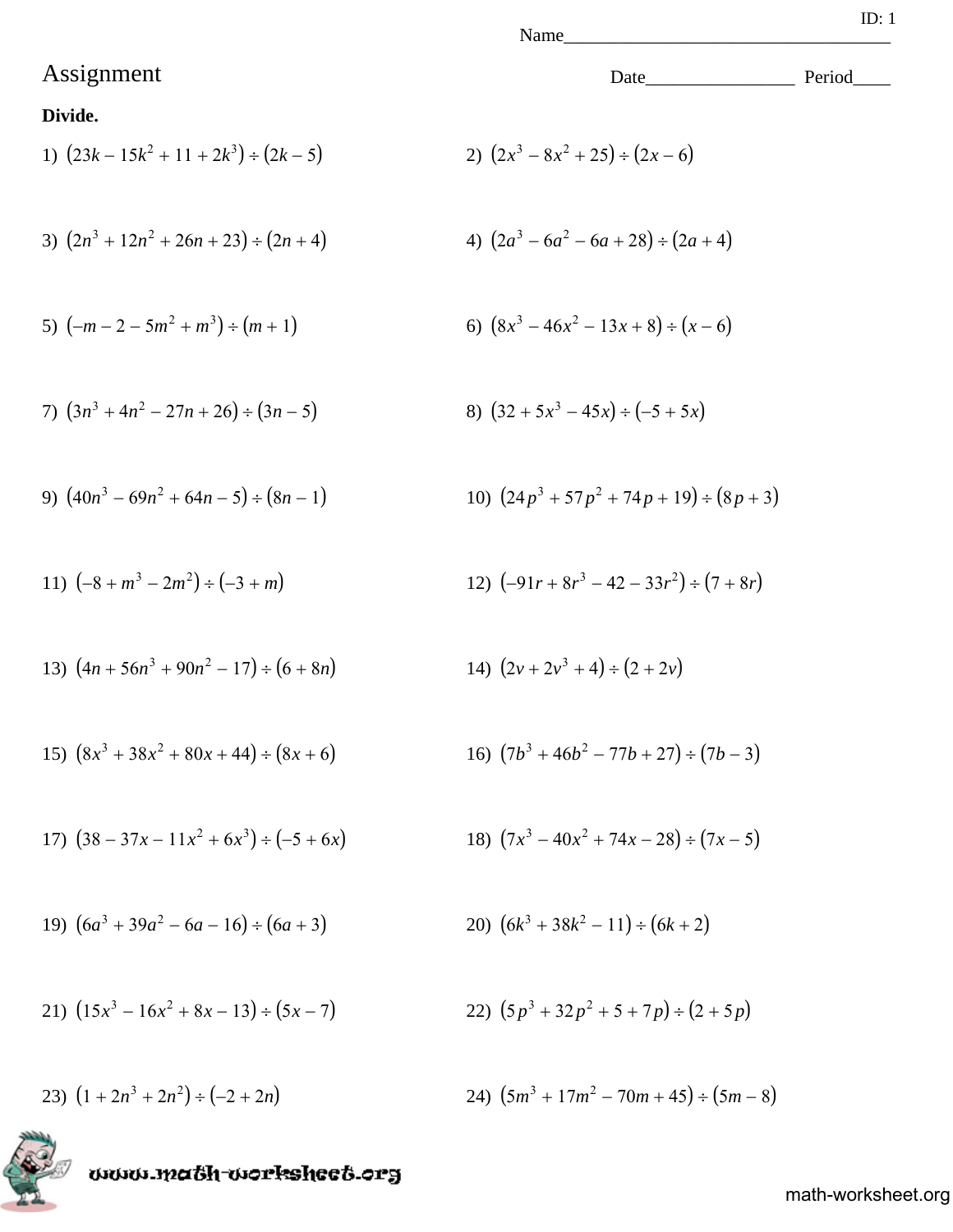## Answers to Assignment (ID: 1)

1) 
$$
k^2 - 5k - 1 + \frac{6}{2k - 5}
$$
  
\n2)  $x^2 - x - 3 + \frac{7}{2x - 6}$   
\n3)  $n^2 + 4n + 5 + \frac{3}{2n + 4}$   
\n4)  $a^2 - 5a + 7$   
\n5)  $m^2 - 6m + 5 - \frac{7}{m + 1}$   
\n6)  $8x^2 + 2x - 1 + \frac{2}{x - 6}$   
\n7)  $n^2 + 3n - 4 + \frac{6}{3n - 5}$   
\n8)  $x^2 + x - 8 - \frac{8}{-5 + 5x}$   
\n9)  $5n^2 - 8n + 7 + \frac{2}{8n - 1}$   
\n10)  $3p^2 + 6p + 7 - \frac{2}{8p + 3}$   
\n11)  $m^2 + m + 3 + \frac{1}{-3 + m}$   
\n12)  $r^2 - 5r - 7 + \frac{7}{7 + 8r}$   
\n13)  $7n^2 + 6n - 4 + \frac{7}{6 + 8n}$   
\n14)  $v^2 - v + 2$   
\n15)  $x^2 + 4x + 7 + \frac{1}{4x + 3}$   
\n16)  $b^2 + 7b - 8 + \frac{3}{7b - 3}$   
\n17)  $x^2 - x - 7 + \frac{3}{-5 + 6x}$   
\n18)  $x^2 - 5x + 7 + \frac{7}{7x - 5}$   
\n19)  $a^2 + 6a - 4 - \frac{4}{6a + 3}$   
\n20)  $k^2 + 6k - 2 - \frac{7}{6k + 2}$   
\n21)  $3x^2 + x + 3 + \frac{8}{5x - 7}$   
\n22)  $p^2 + 6p - 1 + \frac{7}{2 + 5p}$   
\n23)  $n^2 + 2n + 2 + \frac{5}{-2 + 2n}$   
\n24)  $m^2 + 5m - 6 - \frac{3}{5m - 8}$ 

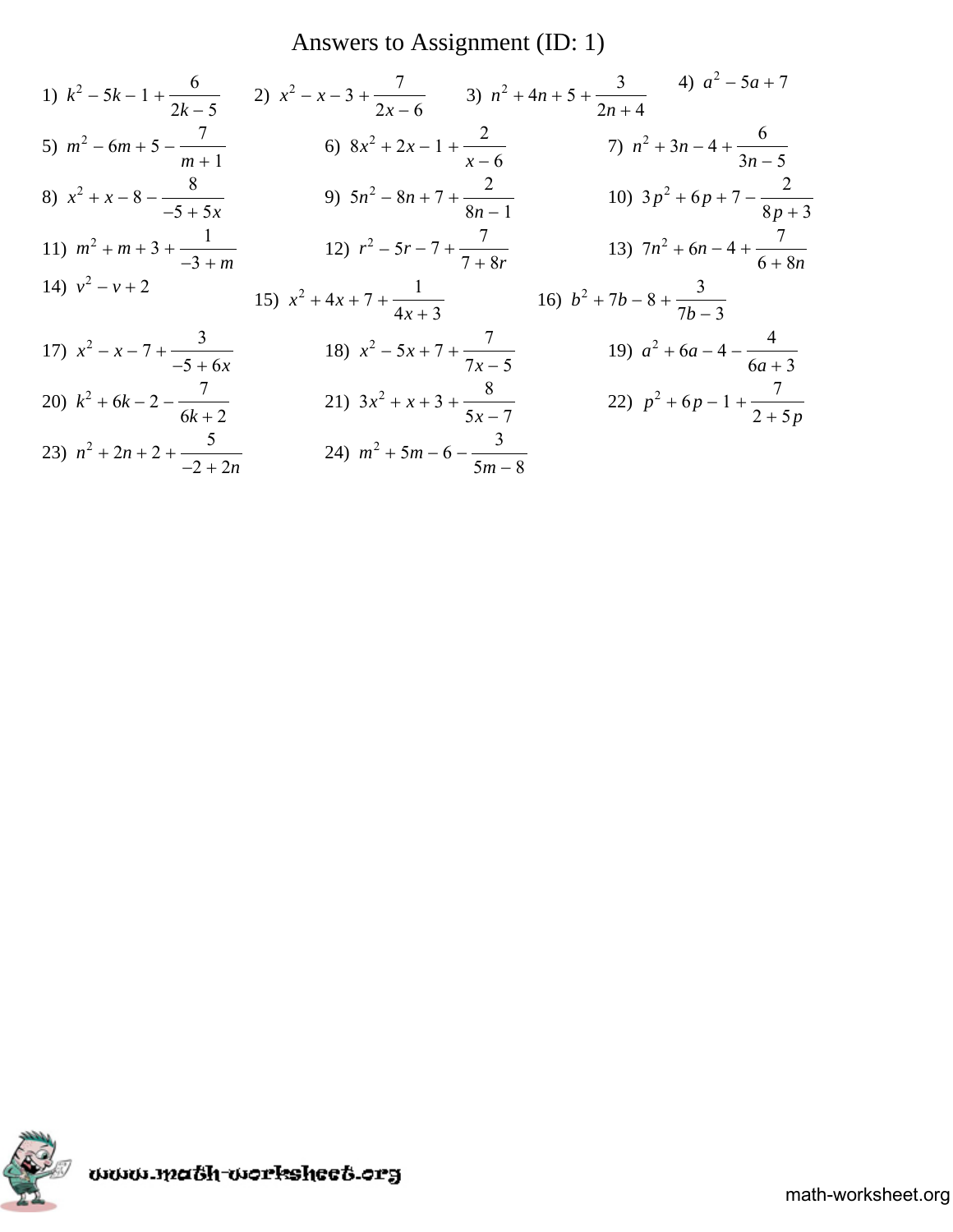### Assignment Date\_\_\_\_\_\_\_\_\_\_\_\_\_\_\_\_ Period\_\_\_\_

#### **Divide.**

1) 
$$
(8 - 12n^2 - 15n + 32n^3) \div (4n - 1)
$$
  
2)  $(20x^3 - 17x^2 - x + 9) \div (4x - 1)$ 

3) 
$$
(5r^3 + 33r^2 - 29 + 20r) \div (8 + 5r)
$$
  
4)  $(3v^3 - 18v^2 + 21v + 1) \div (3v - 3)$ 

5) 
$$
(3b^3 - 17b^2 - 11b + 22) \div (3b - 2)
$$
   
6)  $(n^3 - 3n^2 - 3) \div (n - 2)$ 

7) 
$$
(3x^3 - 12x^2 - 27x + 21) \div (3x + 6)
$$
  
8)  $(2k^3 - 9k^2 - 2k + 17) \div (2k + 3)$ 

9) 
$$
(-43x + 33 + 2x^2 + x^3) \div (-5 + x)
$$
  
10)  $(-5x^2 - 2 + x^3 - 5x) \div (x - 6)$ 

11) 
$$
(m^3 + 3m^2 + 6m + 14) \div (m + 2)
$$
  
12)  $(-8a^2 + 21 + 2a^3 - 12a) \div (2a + 4)$ 

13) 
$$
(p^3 + 13 - 62p) \div (p + 8)
$$
  
14)  $(-34n^2 + 4n^3 + 12) \div (4n - 2)$ 

15) 
$$
(8b^3 - 64b - 63) \div (8b + 8)
$$
  
16)  $(x^3 + 4x^2 - 16x - 17) \div (x - 3)$ 

17) 
$$
(4x^3 + 16x + 58) \div (4x + 8)
$$
  
18)  $(7n^3 - 64n^2 + 92n - 24) \div (7n - 8)$ 

19) 
$$
(7b^3 + 39b^2 + 31b - 24) \div (7b - 3)
$$
  
20)  $(4r^3 - 12r^2 - 12r + 49) \div (4r + 8)$ 

21) 
$$
(8n^3 + 62n^2 + 18n - 18) \div (8n + 6)
$$
  
22)  $(7v^3 + 39v^2 + 38v - 30) \div (7v - 3)$ 

23)  $(8x^3 + 44x^2 - 80x + 36) \div (8x - 4)$ 24)  $(6+2x^3-8x^2) \div (2x+2)$ 

www.math-worksheet.org

$$
20)\ \left(4r^3 - 12r^2 - 12r + 49\right) \div \left(4r + 8\right)
$$

$$
f_{\rm{max}}
$$

$$
ID: 2
$$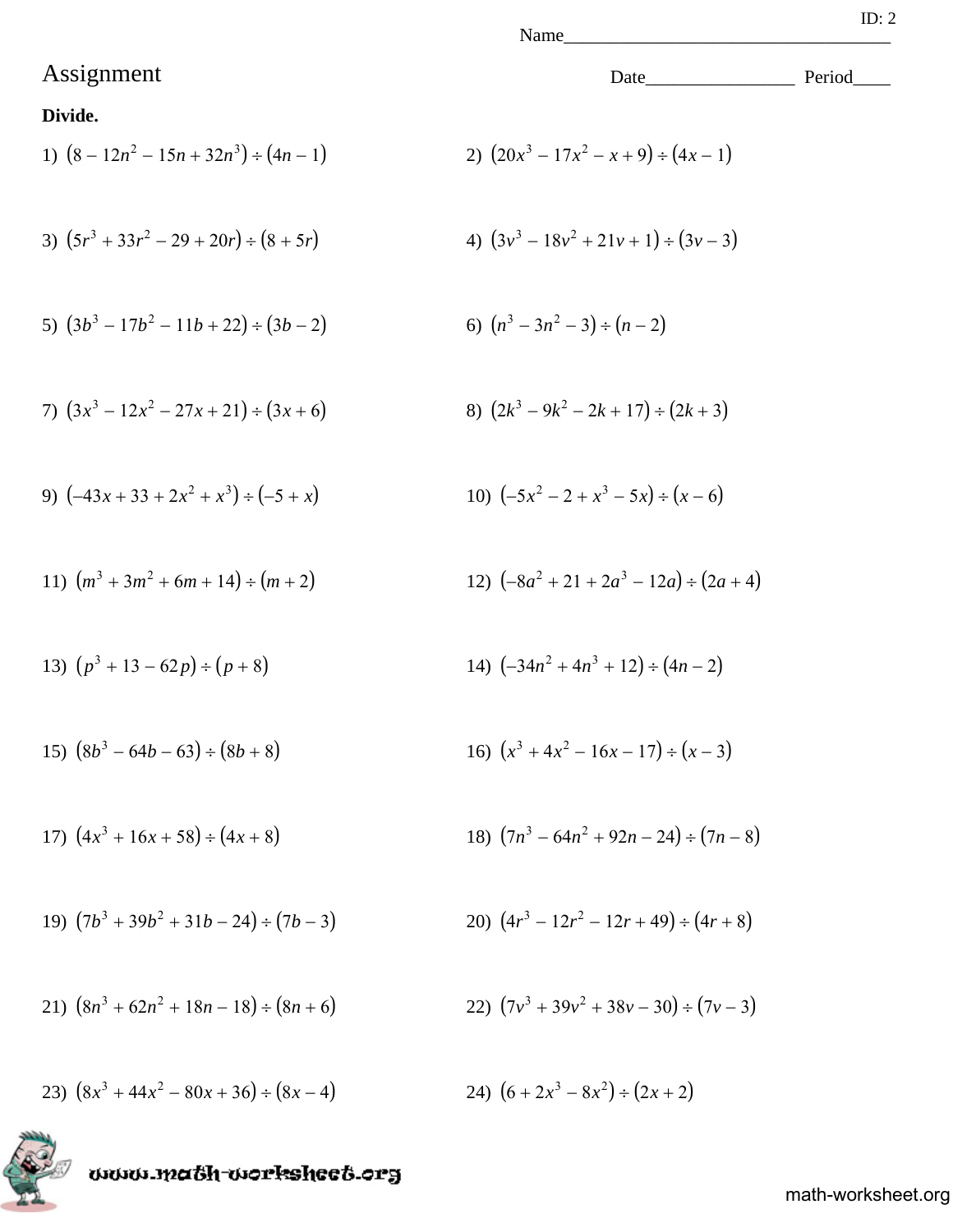## Answers to Assignment (ID: 2)

1) 
$$
8n^2 - n - 4 + \frac{4}{4n - 1}
$$
  
\n2)  $5x^2 - 3x - 1 + \frac{8}{4x - 1}$   
\n3)  $r^2 + 5r - 4 + \frac{3}{8 + 5r}$   
\n4)  $v^2 - 5v + 2 + \frac{7}{3v - 3}$   
\n5)  $b^2 - 5b - 7 + \frac{8}{3b - 2}$   
\n6)  $n^2 - n - 2 - \frac{7}{n - 2}$   
\n7)  $x^2 - 6x + 3 + \frac{1}{x + 2}$   
\n8)  $k^2 - 6k + 8 - \frac{7}{2k + 3}$   
\n9)  $x^2 + 7x - 8 - \frac{7}{-5 + x}$   
\n10)  $x^2 + x + 1 + \frac{4}{x - 6}$   
\n11)  $m^2 + m + 4 + \frac{6}{m + 2}$   
\n12)  $a^2 - 6a + 6 - \frac{3}{2a + 4}$   
\n13)  $p^2 - 8p + 2 - \frac{3}{p + 8}$   
\n14)  $n^2 - 8n - 4 + \frac{2}{2n - 1}$   
\n15)  $b^2 - b - 7 - \frac{7}{8b + 8}$   
\n16)  $x^2 + 7x + 5 - \frac{2}{x - 3}$   
\n17)  $x^2 - 2x + 8 - \frac{3}{2x + 4}$   
\n18)  $n^2 - 8n + 4 + \frac{8}{7n - 8}$   
\n19)  $b^2 + 6b + 7 - \frac{3}{7b - 3}$   
\n20)  $r^2 - 5r + 7 - \frac{7}{4r + 8}$   
\n21)  $n^2 + 7n - 3$   
\n22)  $v^2 + 6v + 8 - \frac{6}{7v - 3}$   
\n23)  $x^2 + 6x - 7 + \frac{2}{2x - 1}$   
\n24)  $x^2 - 5x + 5 - \frac{2}{x + 1}$ 

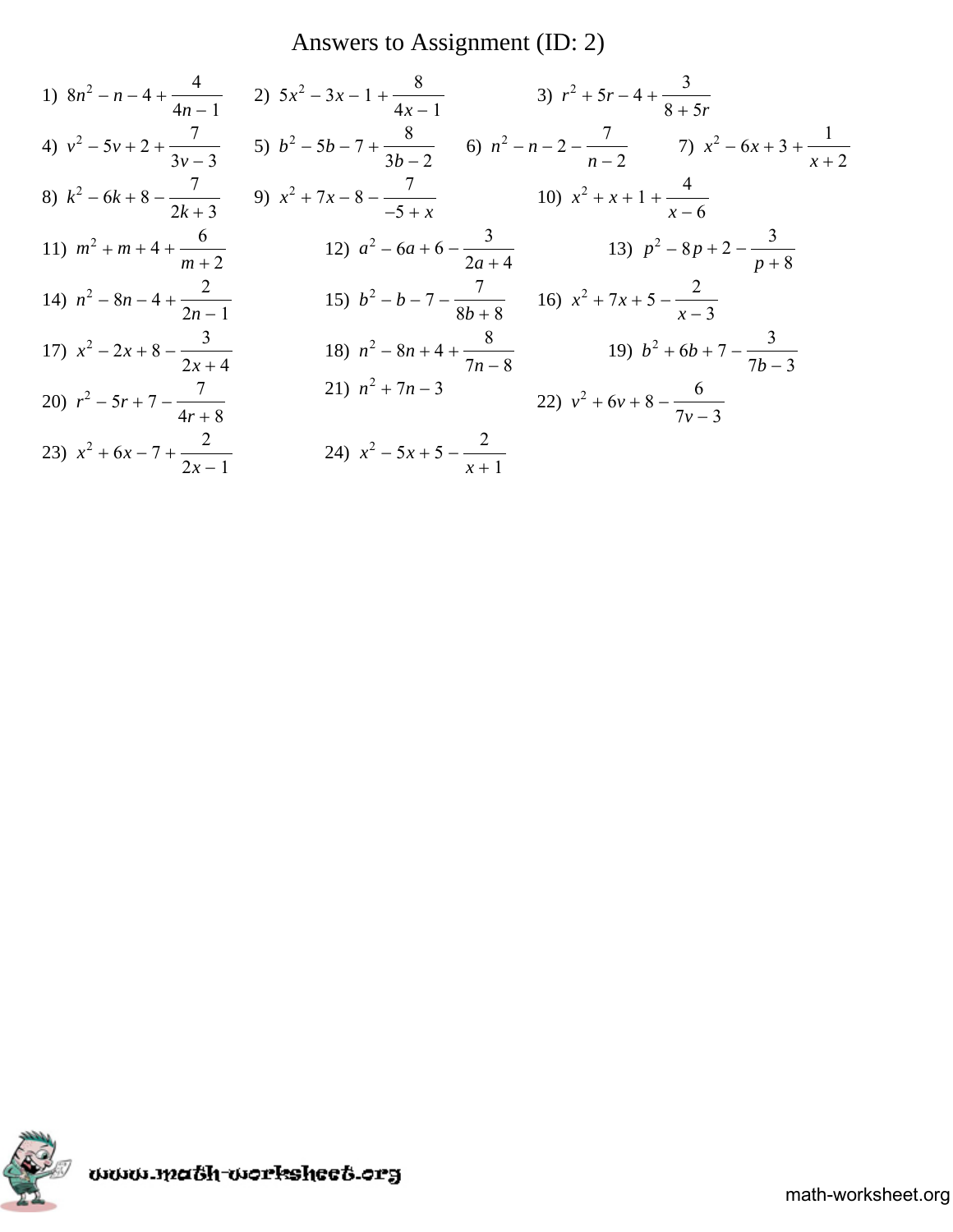### Assignment Date\_\_\_\_\_\_\_\_\_\_\_\_\_\_\_\_ Period\_\_\_\_

#### **Divide.**

1) 
$$
(-7x + 49 + 5x^3 - 27x^2) \div (5x - 7)
$$
  
2)  $(7a^3 + 39a^2 - 8a - 23) \div (7a + 4)$ 

3) 
$$
(2k^3 - 44k - 48) \div (2k + 8)
$$
  
4)  $(6p^3 + 32p^2 + 4p + 1) \div (6p + 2)$ 

5) 
$$
(-6 + 47r^2 + 7r^3) \div (7r - 2)
$$
  
6)  $(20m^3 - 17m^2 - 54m + 50) \div (5m - 8)$ 

7) 
$$
(-17 - 37n^2 + 6n^3 + 47n) \div (-7 + 6n)
$$
  
8)  $(4x^3 - 9x^2 + 7x + 14) \div (4x + 3)$ 

9) 
$$
(3n^3 + 12n - 8) \div (3n - 3)
$$
  
10)  $(4v^3 - 26v^2 + 16v + 1) \div (4v - 2)$ 

11) 
$$
(17 + 17n + 8n^2 + 3n^3) \div (3n + 5)
$$
  
12)  $(4b^3 + 4b - 26b^2 + 6) \div (-2 + 4b)$ 

13) 
$$
(18 + 4x^3 + 10x^2 + 18x) \div (4x + 6)
$$
  
14)  $(3a^3 + 8a^2 + 23a + 23) \div (3a + 5)$ 

15) 
$$
(2k^3 + 6k^2 + 18k + 35) \div (2k + 4)
$$
  
16)  $(2x^3 - 17 - 32x + 11x^2) \div (2x - 5)$ 

17) 
$$
(2x^3 - 19x^2 + 37x + 2) \div (2x - 5)
$$
  
18)  $(4n^3 - 18n + 21 - 8n^2) \div (2n - 6)$ 

19) 
$$
(64n^3 - 20n + 20) \div (6 + 8n)
$$
  
20)  $(p^3 + 12p + 8p^2 + 13) \div (p + 1)$ 

21) 
$$
(x^3 + 8x^2 + 14x + 12) \div (x + 1)
$$
  
22)  $(4m^3 + 12m^2 + 2m - 5) \div (m + 2)$ 

23) 
$$
(7b^3 + 49b^2 - 49b + 64) \div (b+8)
$$
  
24)  $(r^3 + 4r^2 - 8) \div (r-1)$ 

www.math-worksheet.org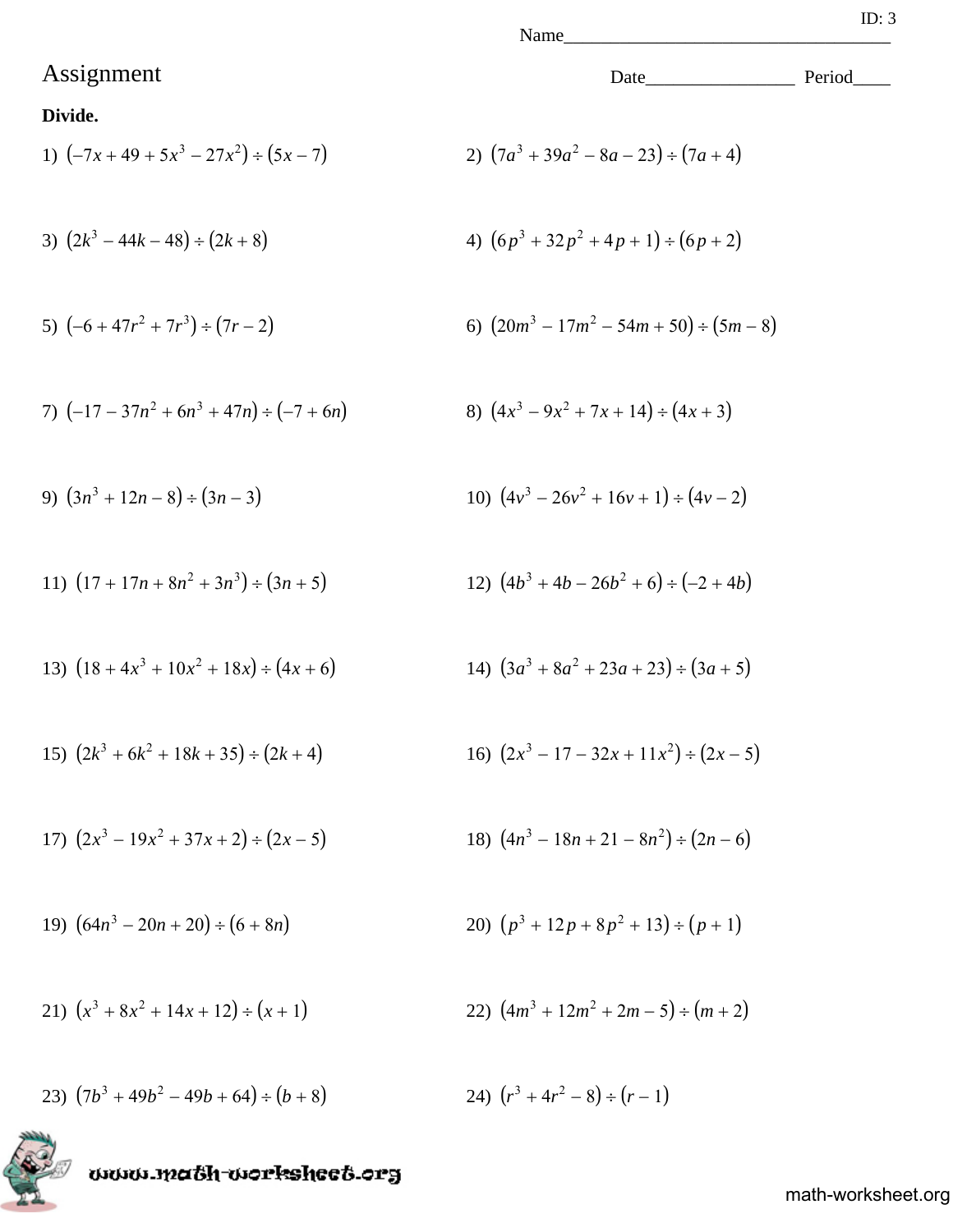## Answers to Assignment (ID: 3)

1) 
$$
x^2 - 4x - 7
$$
  
\n2)  $a^2 + 5a - 4 - \frac{7}{7a + 4}$   
\n3)  $k^2 - 4k - 6$   
\n4)  $p^2 + 5p - 1 + \frac{3}{6p + 2}$   
\n5)  $r^2 + 7r + 2 - \frac{2}{7r - 2}$   
\n6)  $4m^2 + 3m - 6 + \frac{2}{5m - 8}$   
\n7)  $n^2 - 5n + 2 - \frac{3}{-7 + 6n}$   
\n8)  $x^2 - 3x + 4 + \frac{2}{4x + 3}$   
\n9)  $n^2 + n + 5 + \frac{7}{3n - 3}$   
\n10)  $v^2 - 6v + 1 + \frac{3}{4v - 2}$   
\n11)  $n^2 + n + 4 - \frac{3}{3n + 5}$   
\n12)  $b^2 - 6b - 2 + \frac{1}{-1 + 2b}$   
\n13)  $x^2 + x + 3$   
\n14)  $a^2 + a + 6 - \frac{7}{3a + 5}$   
\n15)  $k^2 + k + 7 + \frac{7}{2k + 4}$   
\n16)  $x^2 + 8x + 4 + \frac{3}{2x - 5}$   
\n17)  $x^2 - 7x + 1 + \frac{7}{2x - 5}$   
\n18)  $2n^2 + 2n - 3 + \frac{3}{2n - 6}$   
\n19)  $8n^2 - 6n + 2 + \frac{4}{3 + 4n}$   
\n20)  $p^2 + 7p + 5 + \frac{8}{p + 1}$   
\n21)  $x^2 + 7x + 7 + \frac{5}{x + 1}$   
\n22)  $4m^2 + 4m - 6 + \frac{7}{m + 2}$   
\n23)  $7b^2 - 7b + 7 + \frac{8}{b + 8}$   
\n24)  $r^2 + 5r + 5 - \frac{3}{r - 1}$ 

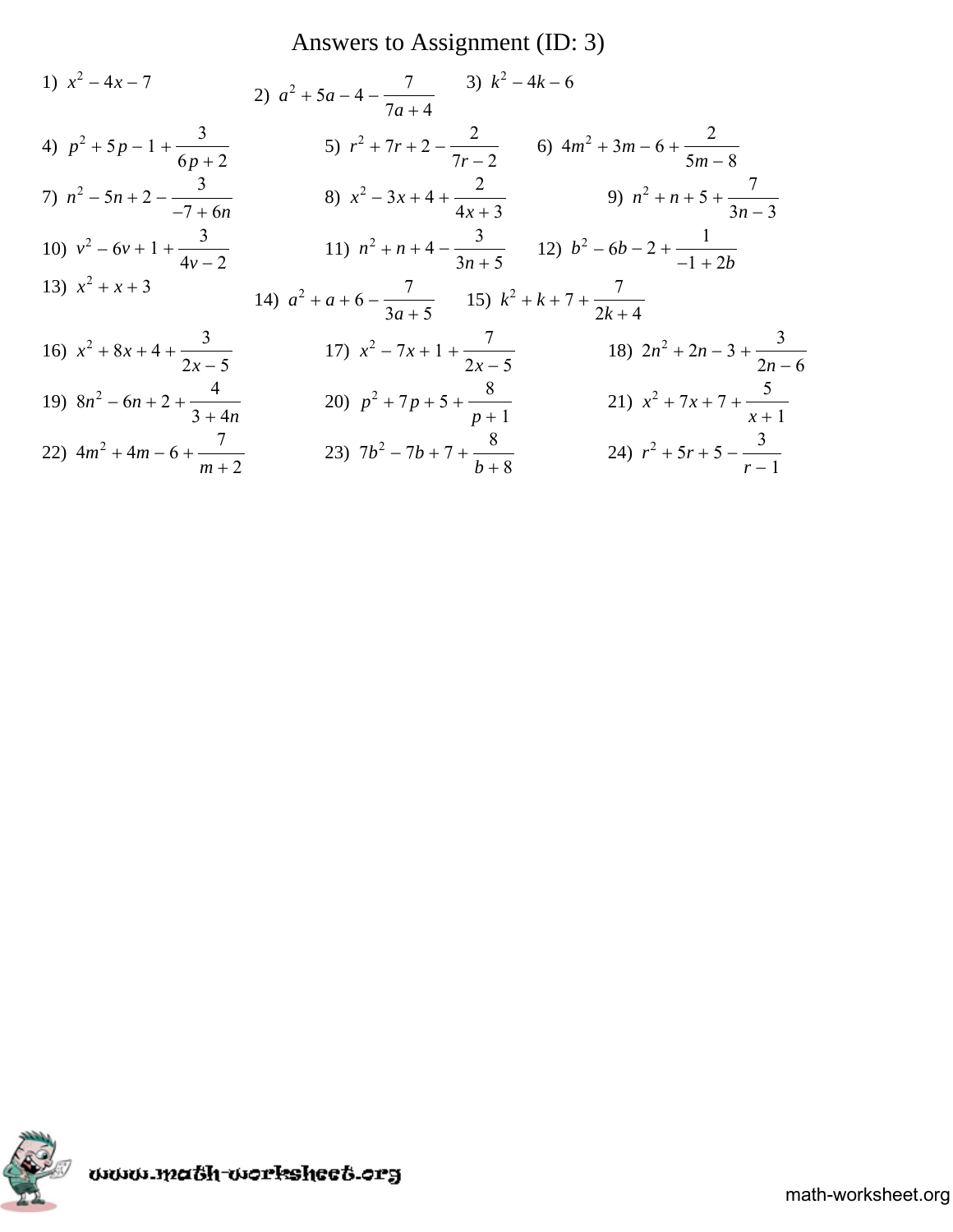## Assignment Date\_\_\_\_\_\_\_\_\_\_\_\_\_\_\_\_ Period\_\_\_\_

#### **Divide.**

1) 
$$
(14 + 7x^3 - 26x^2 + 48x) \div (2 + 7x)
$$
  
2)  $(38b^2 + 8b^3 - 26b - 2) \div (-2 + 8b)$ 

3) 
$$
(8v^3 + 37v^2 + 49v - 20) \div (8v - 3)
$$
  
4)  $(8n^3 + 54n^2 + 12n - 21) \div (8n + 6)$ 

5) 
$$
(42x + 7x^3 + 43) \div (7 + 7x)
$$
   
6)  $(21a^3 - 23a^2 - 34a) \div (7a + 4)$ 

7) 
$$
(-39x^2 + 7x^3 + 25 - 22x) \div (-4 + 7x)
$$

9) 
$$
(12 + 8x^3 - 24x) \div (-4 + 4x)
$$
  
10)  $(7k^3 - 32k^2 - 36k - 15) \div (7k + 3)$ 

11) 
$$
(30n^3 - 29n^2 - 43n + 34) \div (6n - 7)
$$
  
12)  $(5r^3 + 2r^2 + 4r - 28) \div (5r - 8)$ 

13) 
$$
(30x^3 - 31x^2 + 19x - 30) \div (5x - 6)
$$
  
14)  $(v^3 - 5v^2 + 5) \div (v + 1)$ 

15) 
$$
(2m^3 - 8m^2 + 11) \div (2m + 2)
$$
  
16)  $(32n^3 - 16n^2 - 6n - 6) \div (4n - 1)$ 

17) 
$$
(4x^3 + 14x^2 + 32x + 35) \div (4x + 6)
$$
  
18)  $(5b^3 + 4b^2 - 6b - 5) \div (5b - 1)$ 

19) 
$$
(4n^3 + 22n^2 + 28n - 1) \div (4n + 6)
$$
  
20)  $(49k + 3k^3 + 25k^2 + 32) \div (3k + 4)$ 

21) 
$$
(3a^3 + 20a^2 + 46a + 40) \div (3a + 5)
$$
  
22)  $(3x^3 + 17x^2 - 4x - 31) \div (3x - 4)$ 

23)  $(31x - 44x^2 + 12x^3 + 8) \div (-5 + 3x)$ <br>24)  $(6n^3 + 29n^2 - 42) \div (6n - 7)$ 

www.math-worksheet.org

math-worksheet.org

8)  $(6p^3 - 27p^2 - 27p - 6) \div (6p + 3)$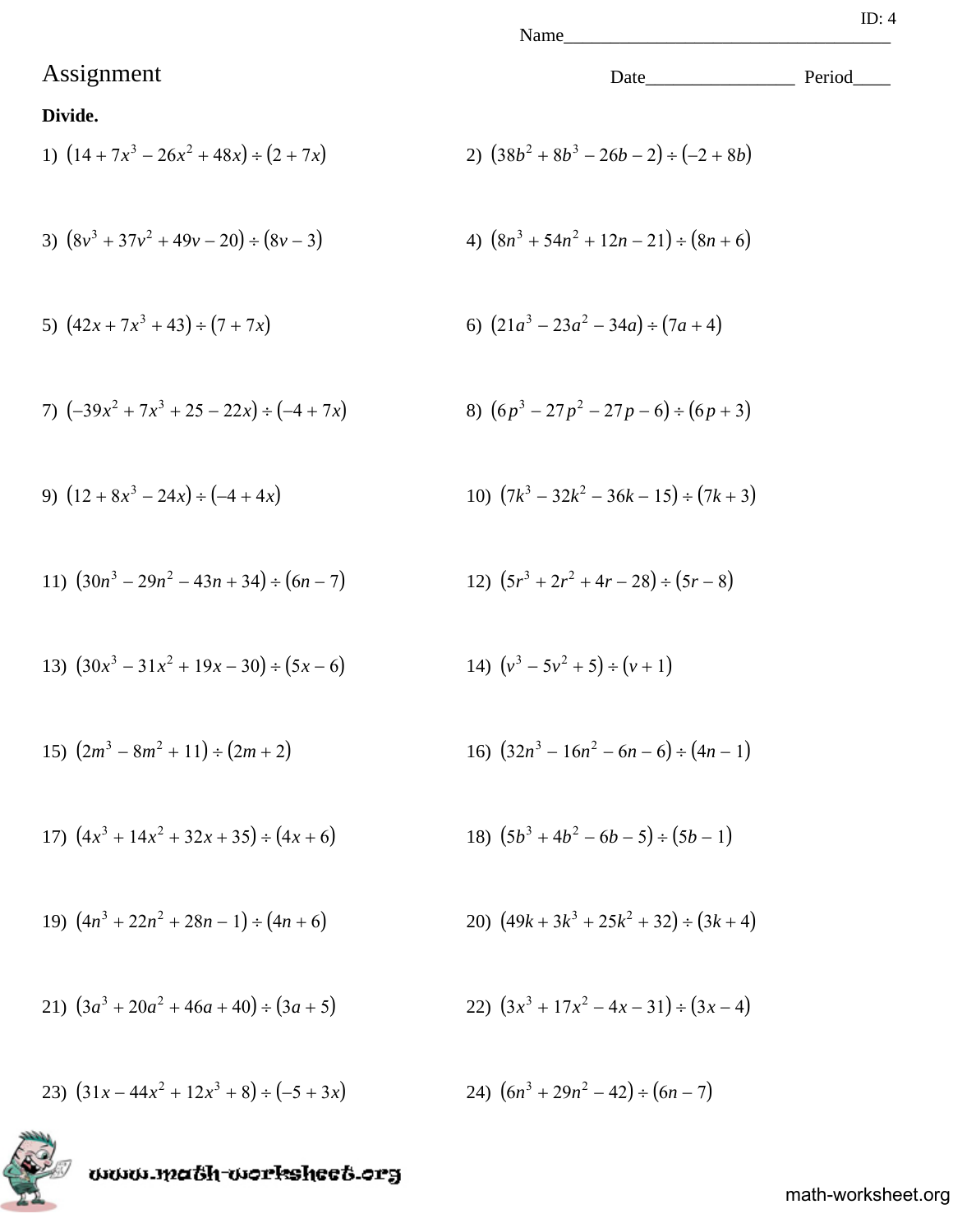Answers to Assignment (ID: 4)

1) 
$$
x^2 - 4x + 8 - \frac{2}{2 + 7x}
$$
  
\n2)  $b^2 + 5b - 2 - \frac{3}{-1 + 4b}$   
\n3)  $v^2 + 5v + 8 + \frac{4}{8v - 3}$   
\n4)  $n^2 + 6n - 3 - \frac{3}{8n + 6}$   
\n5)  $x^2 - x + 7 - \frac{6}{7 + 7x}$   
\n6)  $3a^2 - 5a - 2 + \frac{8}{7a + 4}$   
\n7)  $x^2 - 5x - 6 + \frac{1}{-4 + 7x}$   
\n8)  $p^2 - 5p - 2$   
\n9)  $2x^2 + 2x - 4 - \frac{1}{-1 + x}$   
\n10)  $k^2 - 5k - 3 - \frac{6}{7k + 3}$   
\n11)  $5n^2 + n - 6 - \frac{8}{6n - 7}$   
\n12)  $r^2 + 2r + 4 + \frac{4}{5r - 8}$   
\n13)  $6x^2 + x + 5$   
\n14)  $v^2 - 6v + 6 - \frac{1}{v + 1}$   
\n15)  $m^2 - 5m + 5 + \frac{1}{2m + 2}$   
\n16)  $8n^2 - 2n - 2 - \frac{8}{4n - 1}$   
\n17)  $x^2 + 2x + 5 + \frac{5}{4x + 6}$   
\n18)  $b^2 + b - 1 - \frac{6}{5b - 1}$   
\n19)  $n^2 + 4n + 1 - \frac{7}{4n + 6}$   
\n20)  $k^2 + 7k + 7 + \frac{4}{3k + 4}$   
\n21)  $a^2 + 5a + 7 + \frac{5}{3a + 5}$   
\n22)  $x^2 + 7x + 8 + \frac{1}{3x - 4}$   
\n23)  $4x^2 - 8x - 3 - \frac{7}{-5 + 3x}$   
\n24)  $n^2 + 6n + 7 + \frac{7}{6n - 7}$ 

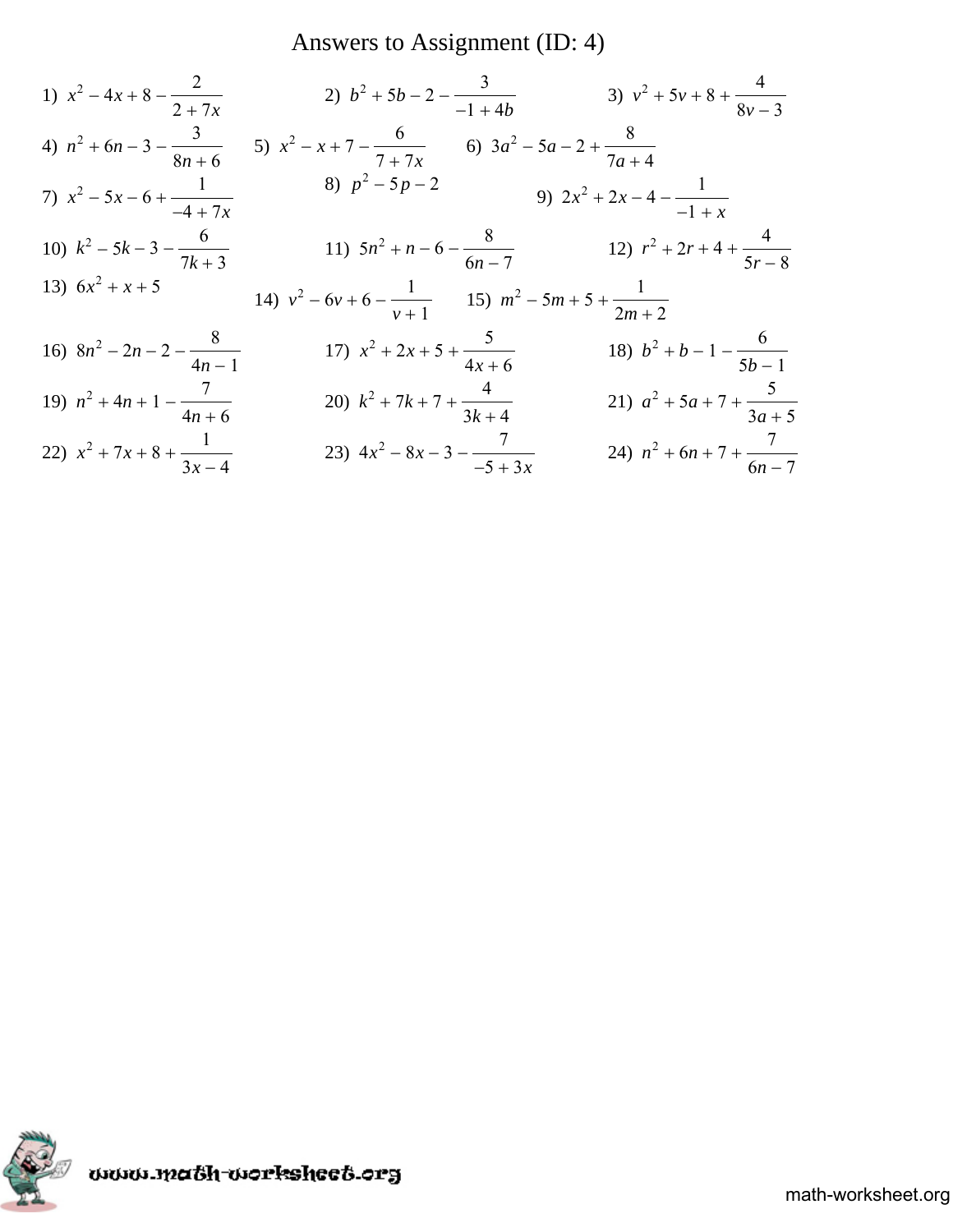## Assignment Date\_\_\_\_\_\_\_\_\_\_\_\_\_\_\_\_ Period\_\_\_\_

#### **Divide.**

1) 
$$
(2m^3 - 14m + 16) \div (2m - 4)
$$
  
2)  $(5n^3 + 3n^2 + 4n + 14) \div (n + 1)$ 

3) 
$$
(p^3 + 8p^2 + 17p + 15) \div (p + 2)
$$
  
4)  $(7x + 6x^3 - 6 + 12x^2) \div (1 + x)$ 

5) 
$$
(59 + b^3 - 3b^2 - 48b) \div (-8 + b)
$$
  
6)  $(r^3 + 4r^2 - 38r - 40) \div (r + 8)$ 

7) 
$$
(50x - 18x^2 - 46 + 2x^3) \div (-8 + 2x)
$$
  
8)  $(16n^3 + 12 - 32n^2) \div (2n - 2)$ 

9) 
$$
(16x^3 + 2x^2 + 5x - 9) \div (8x - 3)
$$
  
10)  $(8a^3 - 42a^2 - 6a + 12) \div (8a - 2)$ 

11) 
$$
(20v^3 + 36v^2 + 46v + 26) \div (5v + 4)
$$
  
12)  $(30a + 34 + 5a^3) \div (5 + 5a)$ 

13) 
$$
(p^3 + 1) \div (p + 1)
$$
  
14)  $(7k^3 + 18k^2 - 20k - 8) \div (7k + 4)$ 

15) 
$$
(7n^3 + n^2 + n - 8) \div (7n - 6)
$$
  
16)  $(11 + 49x^3 + 12x + 7x^2) \div (7x + 2)$ 

17) 
$$
(8x^3 - 52x^2 - 32x + 26) \div (8x - 4)
$$
  
18)  $(6m^3 - 19 + 5m - m^2) \div (-7 + 6m)$ 

19) 
$$
(x^3 - 23x - 33) \div (x + 4)
$$
  
20)  $(6r^3 + 10r^2 - 18r - 13) \div (6r - 8)$ 

21) 
$$
(5b^3 - 10b^2 + 7) \div (5b + 5)
$$
  
22)  $(5v^3 + 33v^2 + 11v - 15) \div (5v - 2)$ 

23)  $(6n^3 + 40n^2 - 12n - 29) \div (6n + 4)$ <br>24)  $(4x^3 + 35x^2 + 57x + 15) \div (4x + 7)$ 

gaom.magh-morksheet.org

20) 
$$
(6r^3 + 10r^2 - 18r - 13) \div (6r - 8)
$$

22) 
$$
(5v^3 + 33v^2 + 11v - 15) \div (5v - 2)
$$

$$
(6r^3 + 10r^2 - 18r - 13) \div (6r - 8)
$$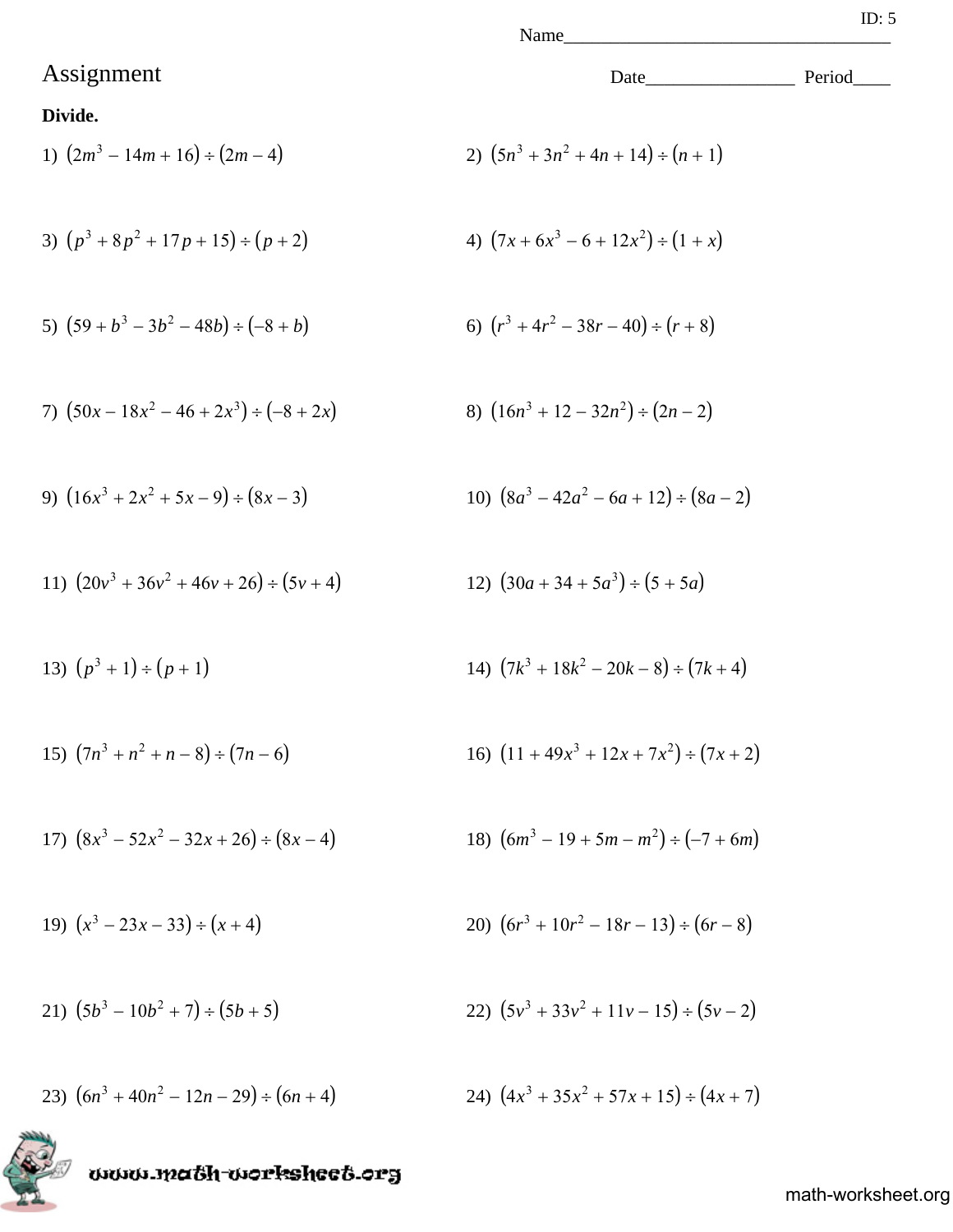## Answers to Assignment (ID: 5)

1) 
$$
m^2 + 2m - 3 + \frac{2}{m-2}
$$
  
\n2)  $5n^2 - 2n + 6 + \frac{8}{n+1}$   
\n3)  $p^2 + 6p + 5 + \frac{5}{p+2}$   
\n4)  $6x^2 + 6x + 1 - \frac{7}{1+x}$   
\n5)  $b^2 + 5b - 8 - \frac{5}{-8+b}$   
\n6)  $r^2 - 4r - 6 + \frac{8}{r+8}$   
\n7)  $x^2 - 5x + 5 - \frac{3}{-4+x}$   
\n8)  $8n^2 - 8n - 8 - \frac{2}{n-1}$   
\n9)  $2x^2 + x + 1 - \frac{6}{8x-3}$   
\n10)  $a^2 - 5a - 2 + \frac{4}{4a-1}$   
\n11)  $4v^2 + 4v + 6 + \frac{2}{5v+4}$   
\n12)  $a^2 - a + 7 - \frac{1}{5+5a}$   
\n13)  $p^2 - p + 1$   
\n14)  $k^2 + 2k - 4 + \frac{8}{7k+4}$   
\n15)  $n^2 + n + 1 - \frac{2}{7n-6}$   
\n16)  $7x^2 - x + 2 + \frac{7}{7x+2}$   
\n17)  $x^2 - 6x - 7 - \frac{1}{4x-2}$   
\n18)  $m^2 + m + 2 - \frac{5}{-7+6m}$   
\n19)  $x^2 - 4x - 7 - \frac{5}{x+4}$   
\n20)  $r^2 + 3r + 1 - \frac{5}{6r-8}$   
\n21)  $b^2 - 3b + 3 - \frac{8}{5b+5}$   
\n22)  $v^2 + 7v + 5 - \frac{5}{5v-2}$   
\n23)  $n^2 + 6n - 6 - \frac{5}{6n+4}$   
\n24)  $x^2 + 7x + 2 + \frac{1}{4x+7}$ 

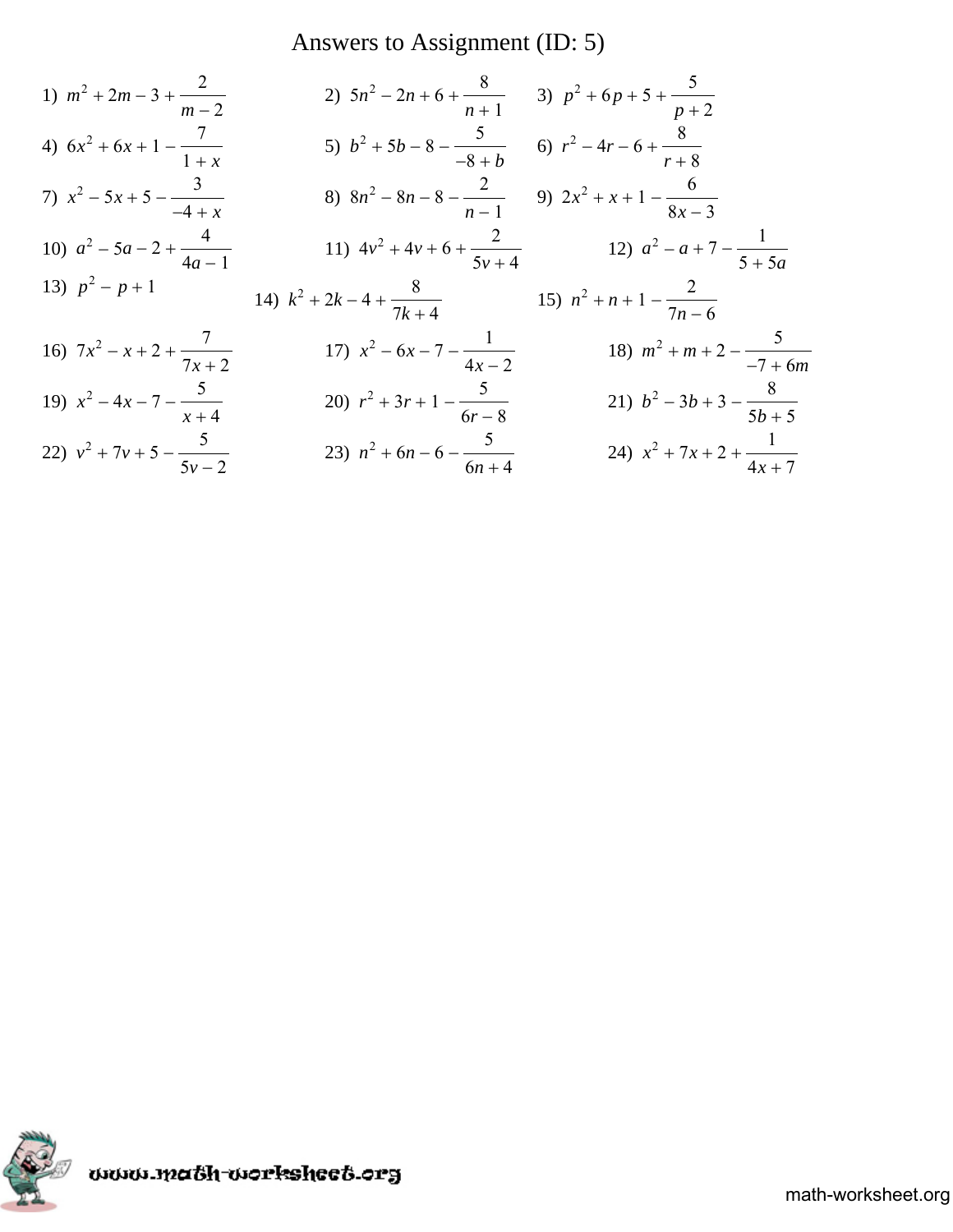## Assignment Date\_\_\_\_\_\_\_\_\_\_\_\_\_\_\_\_ Period\_\_\_\_

#### **Divide.**

1) 
$$
(26a^2 + 3a^3 + 20 + 50a) \div (3a + 5)
$$
  
2)  $(-12 - 24k + 8k^3) \div (8k + 8)$ 

3) 
$$
(4n^3 + 34n^2 + 54n + 16) \div (4n + 6)
$$
  
4)  $(20x^3 + 12x^2 - 12x - 12) \div (4x - 4)$ 

5) 
$$
(13n^2 + 43 + 3n^3 - 51n) \div (3n - 5)
$$
  
6)  $(3x^3 + 13x^2 - 54x + 42) \div (3x - 5)$ 

7) 
$$
(4x+10+2x^3-6x^2) \div (2x+2)
$$
  
8)  $(10m^3-40m^2+40m-34) \div (2m-6)$ 

9) 
$$
(-8n^2 + 10 + 8n^3) \div (8 + 8n)
$$
  
10)  $(16p^3 + 8p^2 - 6p + 10) \div (2p + 2)$ 

11) 
$$
(b^3 - 13b^2 + 32b + 72) \div (b - 8)
$$
  
12)  $(r^3 + 61r - 15r^2 - 48) \div (r - 8)$ 

13) 
$$
(7x^3 - 27x^2 - 26x + 12) \div (7x + 8)
$$
  
14)  $(a^3 - 6a - 1) \div (a - 2)$ 

15) 
$$
(5n^3 - 17n - 11 - 17n^2) \div (5n + 3)
$$
  
16)  $(-22 - 41x + x^3) \div (x + 6)$ 

17) 
$$
(8x^3 - 18x^2 - 20x - 1) \div (8x - 2)
$$
  
18)  $(v^3 + v^2 - 24 - 10v) \div (v + 2)$ 

19) 
$$
(24n^3 + 39n^2 + 79n + 37) \div (8n + 5)
$$
  
20)  $(n^3 + 7n^2 + 2) \div (n + 1)$ 

21) 
$$
(8p^3 - 21p^2 + 7p + 3) \div (8p + 3)
$$

23) 
$$
(42k^3 + 19k + 12 - 4k^2) \div (4 + 7k)
$$



$$
(7x^3 - 4x^2 - 13 - 17x) \div (3 + 7x)
$$

$$
+ (4 + 7k) \qquad \qquad 24) (51 - 76m^2 + 24m^3 + 14m) \div (6m - 7)
$$

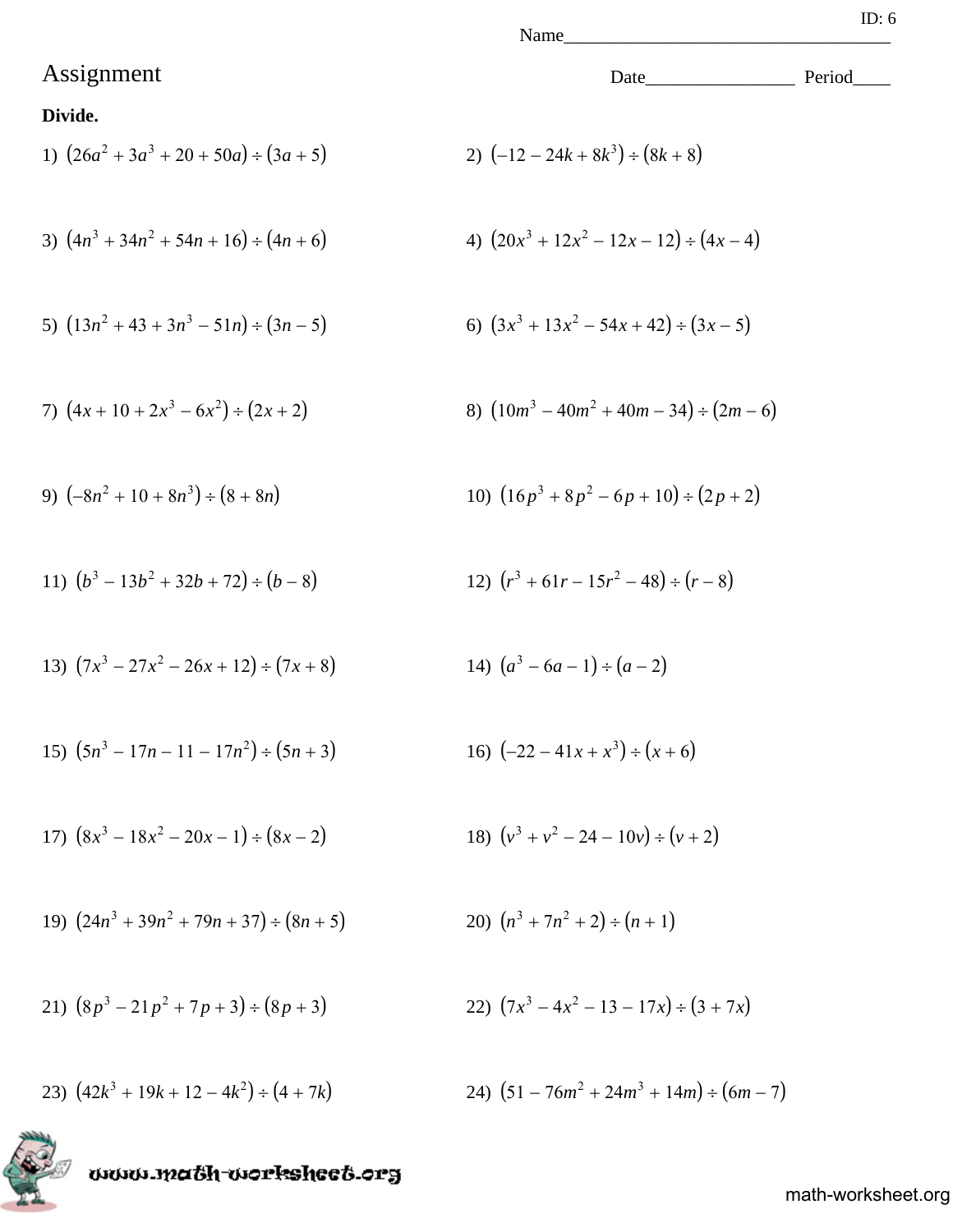## Answers to Assignment (ID: 6)

1) 
$$
a^2 + 7a + 5 - \frac{5}{3a + 5}
$$
  
\n2)  $k^2 - k - 2 + \frac{1}{2k + 2}$   
\n3)  $n^2 + 7n + 3 - \frac{1}{2n + 3}$   
\n4)  $5x^2 + 8x + 5 + \frac{2}{x - 1}$   
\n5)  $n^2 + 6n - 7 + \frac{8}{3n - 5}$   
\n6)  $x^2 + 6x - 8 + \frac{2}{3x - 5}$   
\n7)  $x^2 - 4x + 6 - \frac{1}{x + 1}$   
\n8)  $5m^2 - 5m + 5 - \frac{2}{m - 3}$   
\n9)  $n^2 - 2n + 2 - \frac{3}{4 + 4n}$   
\n10)  $8p^2 - 4p + 1 + \frac{4}{p + 1}$   
\n11)  $b^2 - 5b - 8 + \frac{8}{b - 8}$   
\n12)  $r^2 - 7r + 5 - \frac{8}{r - 8}$   
\n13)  $x^2 - 5x + 2 - \frac{4}{7x + 8}$   
\n14)  $a^2 + 2a - 2 - \frac{5}{a - 2}$   
\n15)  $n^2 - 4n - 1 - \frac{8}{5n + 3}$   
\n16)  $x^2 - 6x - 5 + \frac{8}{x + 6}$   
\n17)  $x^2 - 2x - 3 - \frac{7}{8x - 2}$   
\n18)  $v^2 - v - 8 - \frac{8}{v + 2}$   
\n19)  $3n^2 + 3n + 8 - \frac{3}{8n + 5}$   
\n20)  $n^2 + 6n - 6 + \frac{8}{n + 1}$   
\n21)  $p^2 - 3p + 2 - \frac{3}{8p + 3}$   
\n22)  $x^2 - x - 2 - \frac{7}{3 + 7x}$   
\n23)  $6k^2 - 4k + 5 - \frac{8}{4 + 7k}$   
\n24)  $4m^2 - 8m - 7 + \frac{2}{6m - 7}$ 

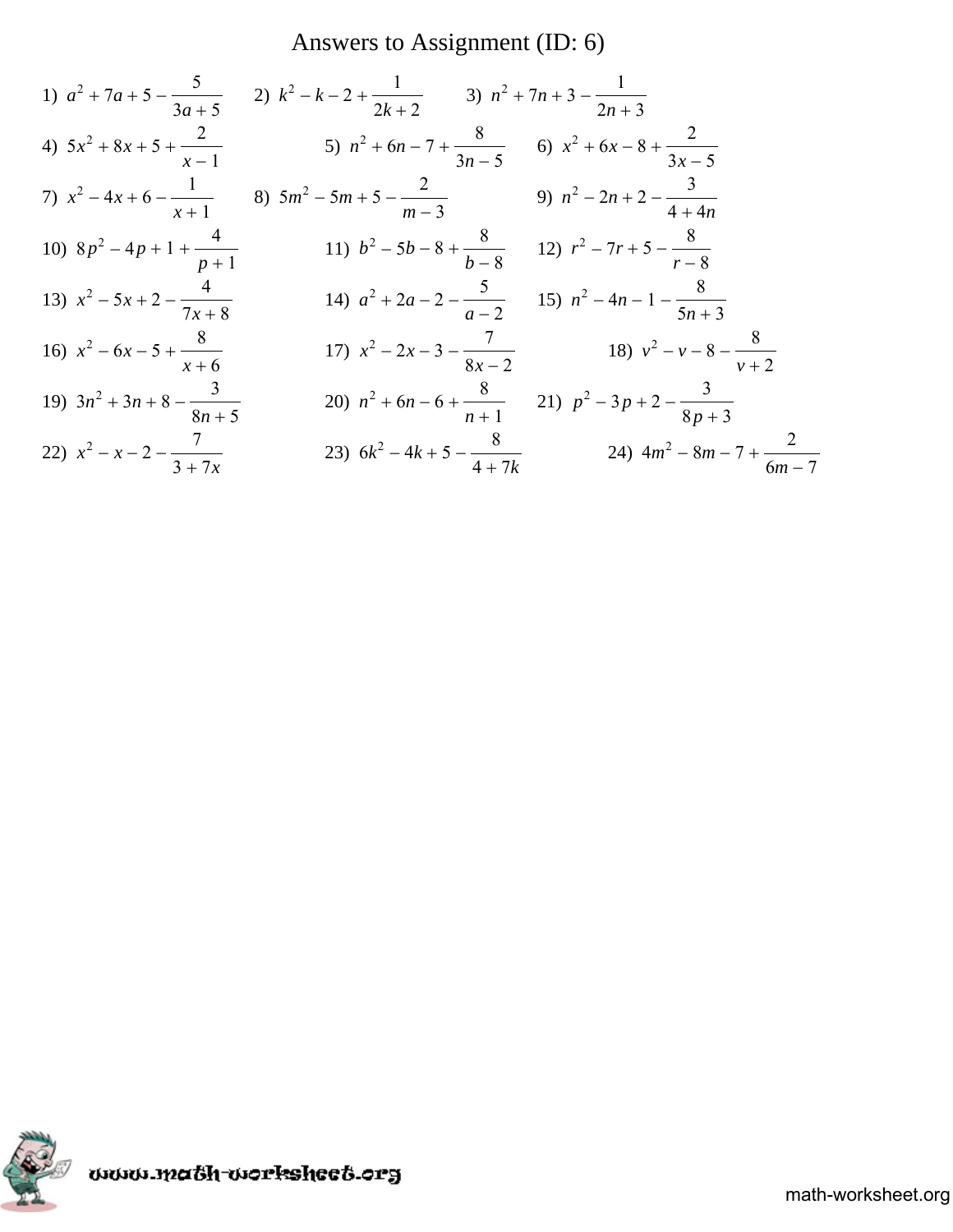## Assignment Date\_\_\_\_\_\_\_\_\_\_\_\_\_\_\_\_ Period\_\_\_\_

#### **Divide.**

1) 
$$
(6n^3 + 31n^2 - 36n + 3) \div (6n - 5)
$$
  
2)  $(7x^3 + 41x^2 - 28x - 30) \div (7x - 8)$ 

3) 
$$
(-5 + 4r^3 - 10r^2) \div (4r - 2)
$$
  
4)  $(6b^3 + 40b^2 + 16b - 17) \div (6b - 2)$ 

5) 
$$
(7x^3 - 50x^2 - 5) \div (7x - 1)
$$
  
6)  $(5y^3 + 29y^2 - 46y + 10) \div (5y - 1)$ 

7) 
$$
(4n^3 + 16 + 31n^2 + 54n) \div (4n + 7)
$$
  
8)  $(4k^3 - 11k^2 + 4k + 35) \div (4k + 5)$ 

9) 
$$
(25a^3 + 50a^2 - 16a - 54) \div (5a + 6)
$$
 10)

11) 
$$
(20m^3 + 12m^2 - 37) \div (4m - 4)
$$
  
12)  $(4p^3 - 20p^2 + 44p - 26) \div (4p - 4)$ 

13) 
$$
(3p^3 - 6 - 12p^2 - 27p) \div (3p + 3)
$$
  
14)  $(-13x^2 - 19x + 3x^3 - 3) \div (2 + 3x)$ 

15) 
$$
(18n^3 - 51n^2 + 23n + 14) \div (3n - 5)
$$
  
16)  $(2b^3 + 5b^2 + 18b + 13) \div (2b + 1)$ 

17) 
$$
(7r^3 - 56r^2 + 51) \div (7r - 7)
$$
  
18)  $(a^3 - 4a - 5) \div (a - 1)$ 

19) 
$$
(x^3 + 10x^2 + 10x - 49) \div (x + 8)
$$
  
20)  $(14n^3 + 23n^2 - 4n - 2) \div (2n + 1)$ 

21) 
$$
(5v^3 - 17v^2 + 44v - 47) \div (5v - 7)
$$
  
22)  $(2n^3 + 12n^2 - 37n - 45) \div (n + 8)$ 

23) 
$$
(8x^2 + 8 + 4x^3 - 16x) \div (-4 + 4x)
$$
  
24)  $(32x^3 - 4x^2 - 11x - 2) \div (8x - 3)$ 

# www.ma6h-workshee6.org

math-worksheet.org

 $(2x^3 + 17x^2 + 2) \div (2x + 1)$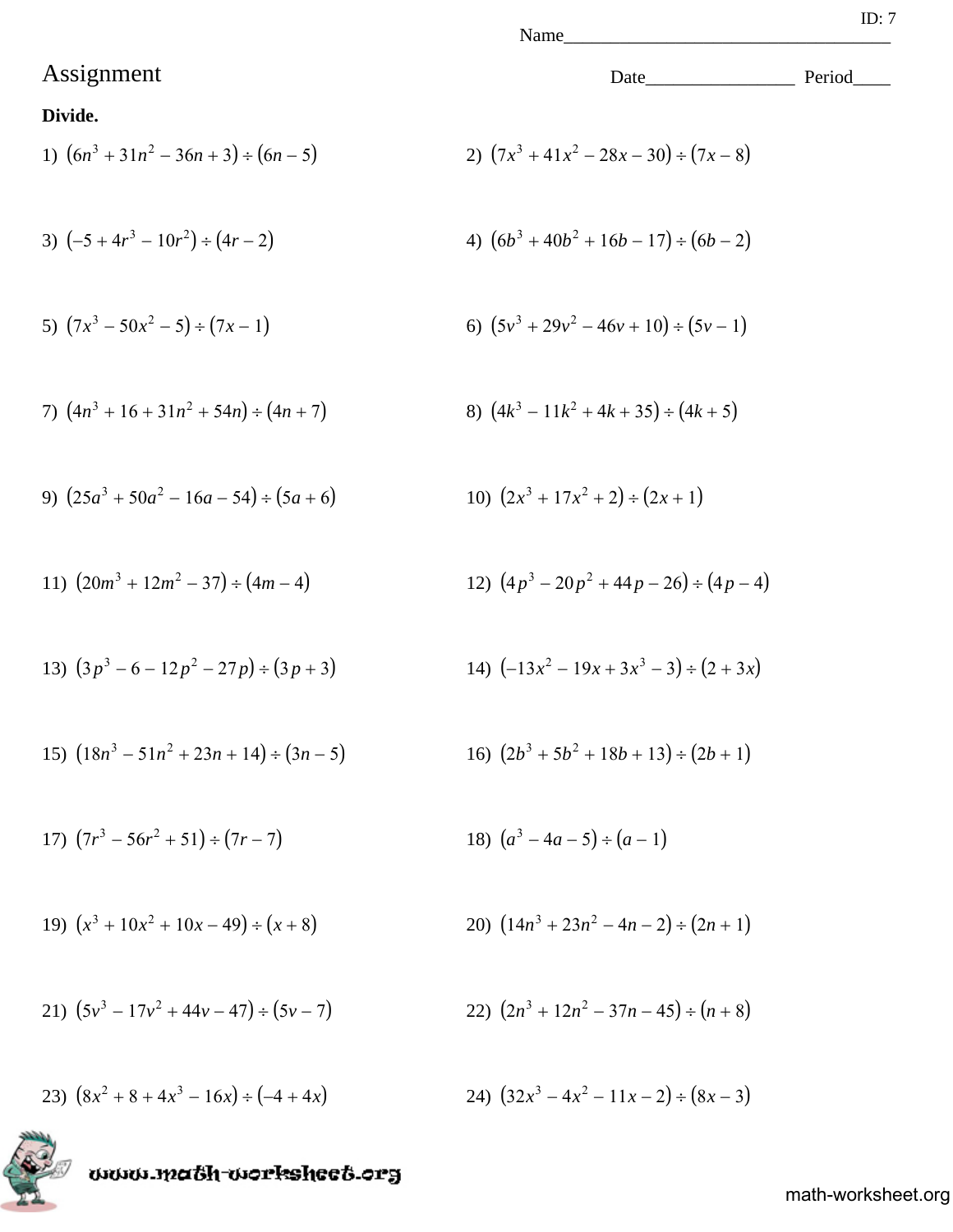Answers to Assignment (ID: 7)

1) 
$$
n^2 + 6n - 1 - \frac{2}{6n - 5}
$$
  
\n2)  $x^2 + 7x + 4 + \frac{2}{7x - 8}$   
\n3)  $r^2 - 2r - 1 - \frac{7}{4r - 2}$   
\n4)  $b^2 + 7b + 5 - \frac{7}{6b - 2}$   
\n5)  $x^2 - 7x - 1 - \frac{6}{7x - 1}$   
\n6)  $v^2 + 6v - 8 + \frac{2}{5v - 1}$   
\n7)  $n^2 + 6n + 3 - \frac{5}{4n + 7}$   
\n8)  $k^2 - 4k + 6 + \frac{5}{4k + 5}$   
\n9)  $5a^2 + 4a - 8 - \frac{6}{5a + 6}$   
\n10)  $x^2 + 8x - 4 + \frac{6}{2x + 1}$   
\n11)  $5m^2 + 8m + 8 - \frac{5}{4m - 4}$   
\n12)  $p^2 - 4p + 7 + \frac{1}{2p - 2}$   
\n13)  $p^2 - 5p - 4 + \frac{2}{p + 1}$   
\n14)  $x^2 - 5x - 3 + \frac{3}{2 + 3x}$   
\n15)  $6n^2 - 7n - 4 - \frac{6}{3n - 5}$   
\n16)  $b^2 + 2b + 8 + \frac{5}{2b + 1}$   
\n17)  $r^2 - 7r - 7 + \frac{2}{7r - 7}$   
\n18)  $a^2 + a - 3 - \frac{8}{a - 1}$   
\n19)  $x^2 + 2x - 6 - \frac{1}{x + 8}$   
\n20)  $7n^2 + 8n - 6 + \frac{4}{2n + 1}$   
\n21)  $v^2 - 2v + 6 - \frac{5}{5v - 7}$   
\n22)  $2n^2 - 4n - 5 - \frac{5}{n + 8}$   
\n23)  $x^2 + 3x - 1 + \frac{1}{-1 + x}$   
\n24)  $4x^2 + x - 1 - \frac{5}{8x - 3}$ 

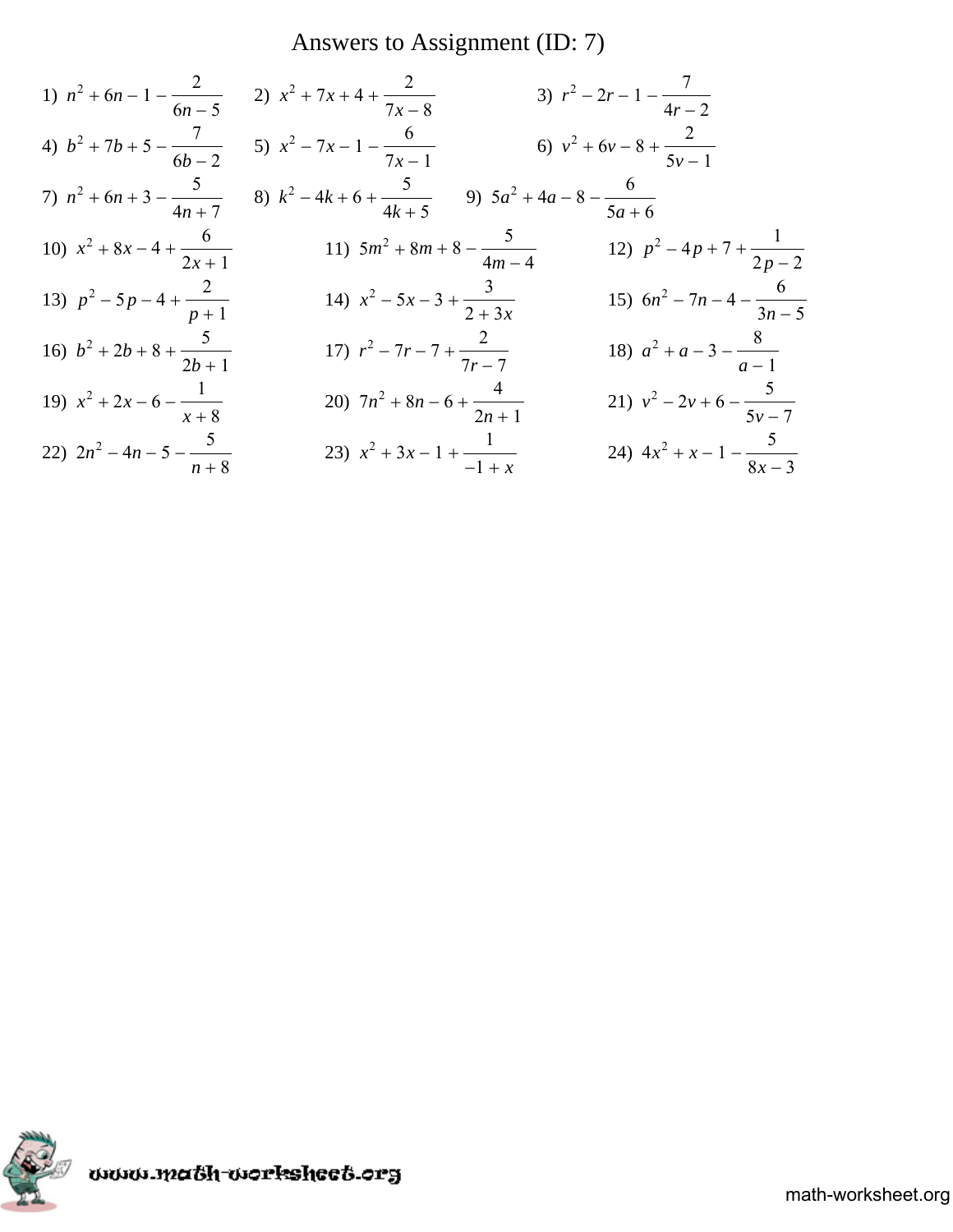## Assignment Date\_\_\_\_\_\_\_\_\_\_\_\_\_\_\_\_ Period\_\_\_\_

#### **Divide.**

1) 
$$
(4k^3 - 37k - 44) \div (2k - 7)
$$
  
2)  $(69n^2 + 8n^3 + 11 + 64n) \div (5 + 8n)$ 

3) 
$$
(8p^3 + 60p^2 + 4p - 14) \div (8p + 4)
$$
  
4)  $(7n^3 - 62n^2 + 34n + 10) \div (7n - 6)$ 

5) 
$$
(56x^3 + 5x^2 - 46x - 20) \div (8x + 3)
$$
   
6)  $(7m^3 + 43m^2 - 35m) \div (7m - 6)$ 

7) 
$$
(3n^3 - 17n^2 - 1) \div (3n + 1)
$$
  
8)  $(6r^3 + 29r^2 - 24r - 19) \div (6r - 7)$ 

9) 
$$
(v^3 + 2v + 15) \div (v + 2)
$$
  
10)  $(-20x + 34x^2 - 33 + 7x^3) \div (7x - 8)$ 

11) 
$$
(6n^3 - 17n^2 - 64n - 42) \div (6n + 7)
$$
  
12)  $(48b^3 + 6b^2 - 66b - 22) \div (6b + 6)$ 

13) 
$$
(-41x + 15x^3 - 11x^2 + 20) \div (5x + 8)
$$
  
14)  $(5a^3 - 19a^2 - 10a + 29) \div (5a + 6)$ 

15) 
$$
(32 + 5k^3 - 19k^2 - 5k) \div (5k + 6)
$$
  
16)  $(p^3 - 4p^2 + 10) \div (p - 1)$ 

17) 
$$
(36 - 34m + 3m^2 + 4m^3) \div (4m - 5)
$$
  
18)  $(28x^3 - 44x^2 - 16x + 34) \div (4x - 4)$ 

19) 
$$
(3n^3 + n^2 - 31n + 27) \div (3n - 5)
$$
  
20)  $(2x^3 - 4x - 44) \div (2x - 6)$ 

21) 
$$
(3p^3 + 9p^2 - 9p - 12) \div (3p + 3)
$$
  
22)  $(2b^3 + 17b^2) \div (2b + 1)$ 

23) 
$$
(2n^3 + 4n^2 - 2n - 8) \div (2n + 2)
$$
  
24)  $(2r^3 - 6r^2 - 24r + 71) \div (2r - 8)$ 

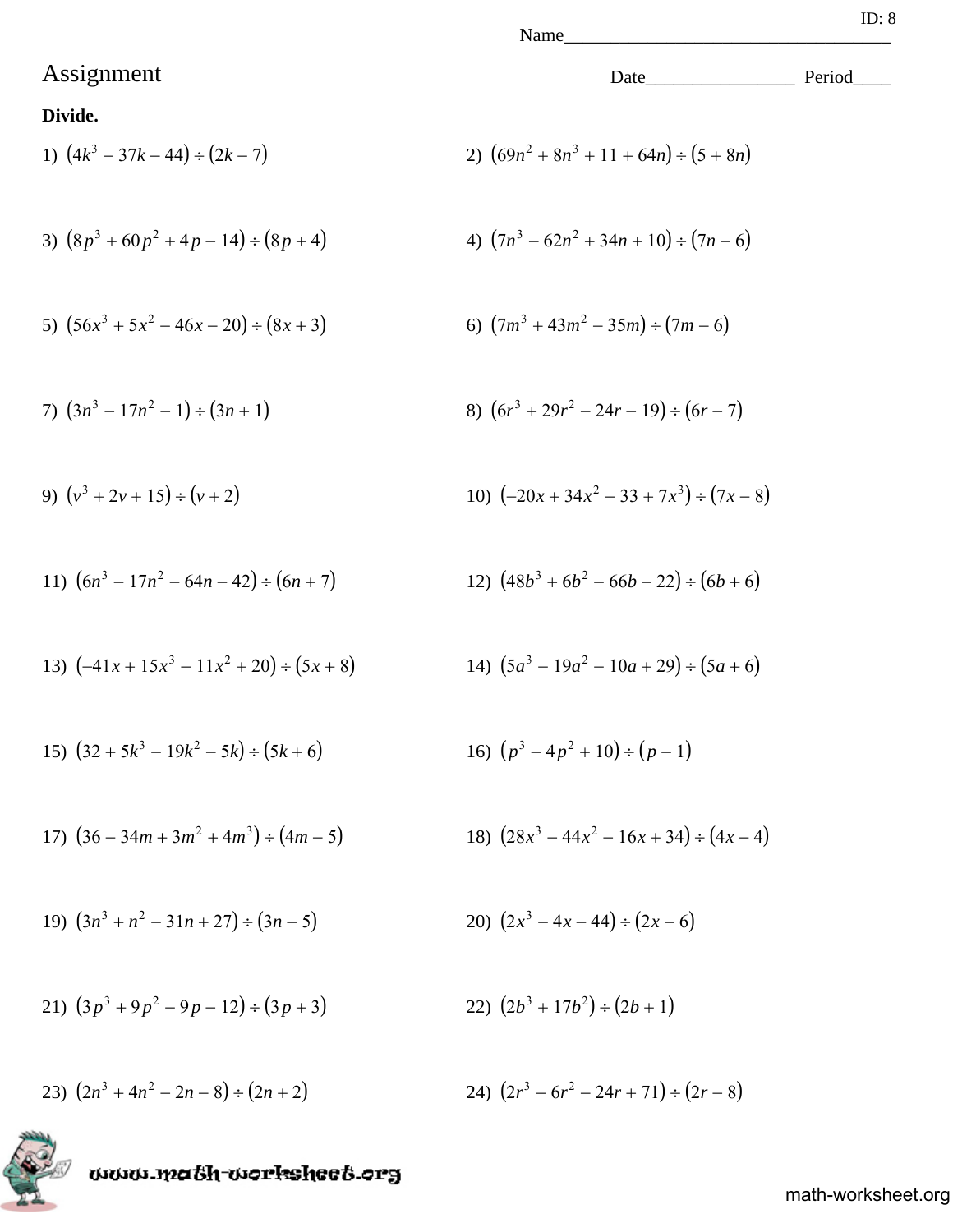Answers to Assignment (ID: 8)

1) 
$$
2k^2 + 7k + 6 - \frac{2}{2k - 7}
$$
  
\n2)  $n^2 + 8n + 3 - \frac{4}{5 + 8n}$   
\n3)  $p^2 + 7p - 3 - \frac{1}{4p + 2}$   
\n4)  $n^2 - 8n - 2 - \frac{2}{7n - 6}$   
\n5)  $7x^2 - 2x - 5 - \frac{5}{8x + 3}$   
\n6)  $m^2 + 7m + 1 + \frac{6}{7n - 6}$   
\n7)  $n^2 - 6n + 2 - \frac{3}{3n + 1}$   
\n8)  $r^2 + 6r + 3 + \frac{2}{6r - 7}$   
\n9)  $v^2 - 2v + 6 + \frac{3}{v + 2}$   
\n10)  $x^2 + 6x + 4 - \frac{1}{7x - 8}$   
\n11)  $n^2 - 4n - 6$   
\n12)  $8b^2 - 7b - 4 + \frac{1}{3b + 3}$   
\n13)  $3x^2 - 7x + 3 - \frac{4}{5x + 8}$   
\n14)  $a^2 - 5a + 4 + \frac{5}{5a + 6}$   
\n15)  $k^2 - 5k + 5 + \frac{2}{5k + 6}$   
\n16)  $p^2 - 3p - 3 + \frac{7}{p - 1}$   
\n17)  $m^2 + 2m - 6 + \frac{6}{4m - 5}$   
\n18)  $7x^2 - 4x - 8 + \frac{1}{2x - 2}$   
\n19)  $n^2 + 2n - 7 - \frac{8}{3n - 5}$   
\n20)  $x^2 + 3x + 7 - \frac{1}{x - 3}$   
\n21)  $p^2 + 2p - 5 + \frac{1}{p + 1}$   
\n22)  $b^2 + 8b - 4 + \frac{4}{2b + 1}$   
\n23)  $n^2 + n - 2 - \frac{2}{n + 1}$   
\n24)  $r^2 + r - 8 + \frac{7}{2r - 8}$ 

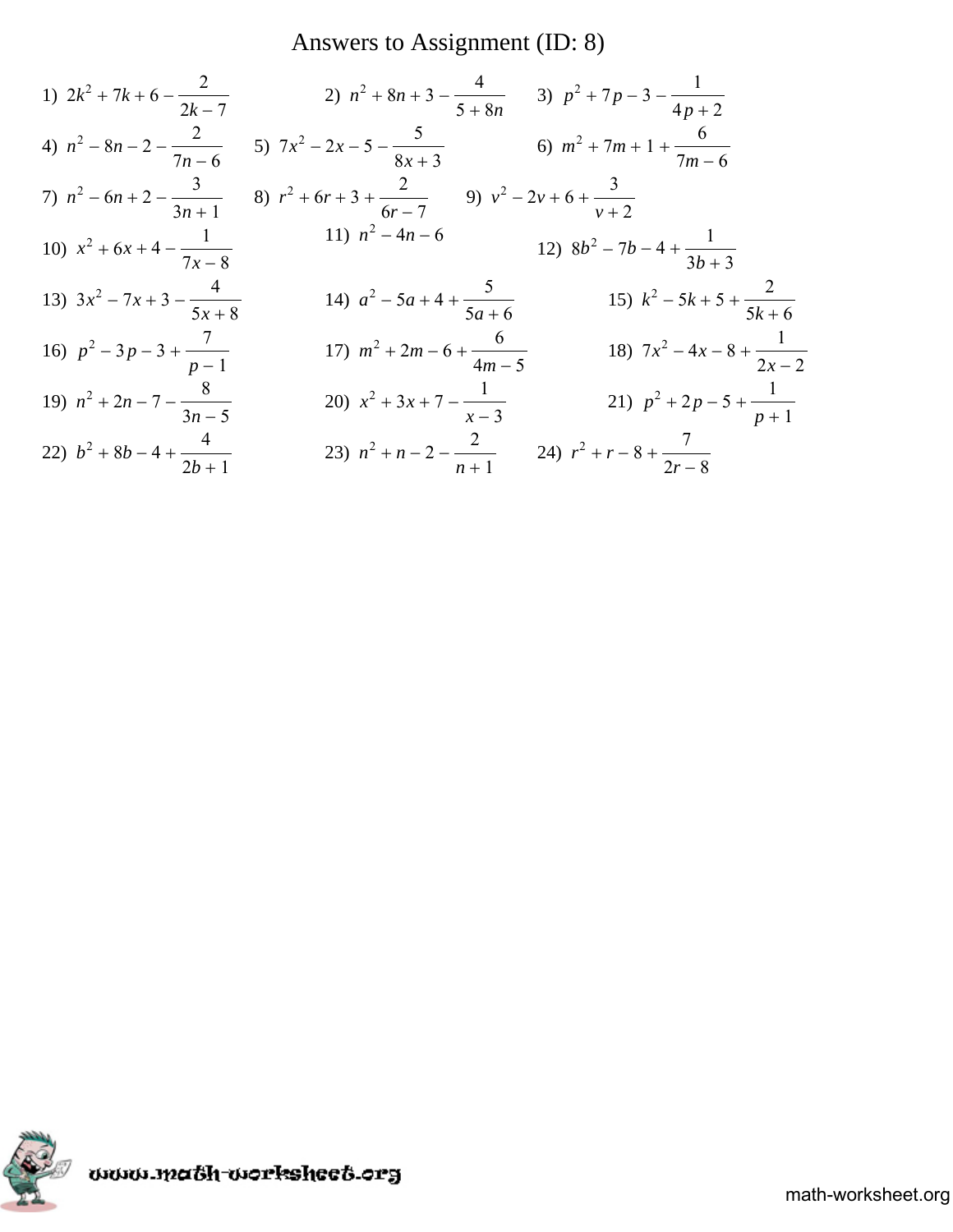## Assignment Date\_\_\_\_\_\_\_\_\_\_\_\_\_\_\_\_ Period\_\_\_\_

#### **Divide.**

1) 
$$
(a^3 + 7a^2 - 11a + 9) \div (a - 1)
$$
  
2)  $(2v^3 - 12v^2 + 36) \div (2v - 4)$ 

3) 
$$
(2n^3 + 24n^2 - 48 + 54n) \div (8 + 2n)
$$
  
4)  $(2x^3 - 20x^2 + 38x + 33) \div (2x - 8)$ 

5) 
$$
(-28 + 4n^3 - 22n + 11n^2) \div (4n + 3)
$$
   
6)  $(-10 + 8x^3 - 5x^2 - 11x) \div (8x + 3)$ 

7) 
$$
(-8x - 30x^2 + 36x^3 + 6) \div (-1 + 6x)
$$
  
8)  $(-20x^2 + 28 + 44x + 8x^3) \div (4 + 8x)$ 

9) 
$$
(26+8n^3+24n) \div (8+8n)
$$
  
10)  $(5+44p+64p^3+72p^2) \div (8p+4)$ 

11) 
$$
(2k^3 + 6k^2 + 4k - 14) \div (2k - 2)
$$
  
12)  $(16r^3 + 2r^2 - 22r + 1) \div (8r - 7)$ 

13) 
$$
(7n^3 - 27n^2 + 31n - 2) \div (7n + 1)
$$
  
14)  $(7m^3 - 34m^2 + 31m - 4) \div (7m - 6)$ 

15) 
$$
(7x^3 - 35x^2 + 56x - 32) \div (7x - 7)
$$
  
16)  $(5x^3 + 14x^2 - 43x + 8) \div (5x - 1)$ 

17) 
$$
(6v^3 + 47v^2 + 10v - 9) \div (6v - 1)
$$
  
18)  $(6n^3 - 42n^2 + 29) \div (6n - 6)$ 

19) 
$$
(-48b^2 - 26 + 36b^3 + 52b) \div (-4 + 6b)
$$
  
20)  $(35k^3 + 67k^2 + 65k + 37) \div (5k + 6)$ 

21) 
$$
(29x + 4x^3 - 24 + x^2) \div (4x - 3)
$$
  
22)  $(5p^3 + 7p^2 + 24p - 14) \div (5p - 3)$ 

24) 
$$
(20a^3 + 3a^2 - 70a - 50) \div (5a + 7)
$$

math-worksheet.org

www.ma6h-workshee6.org kT)

23)  $(n^3 - 71n - 51) \div (n + 8)$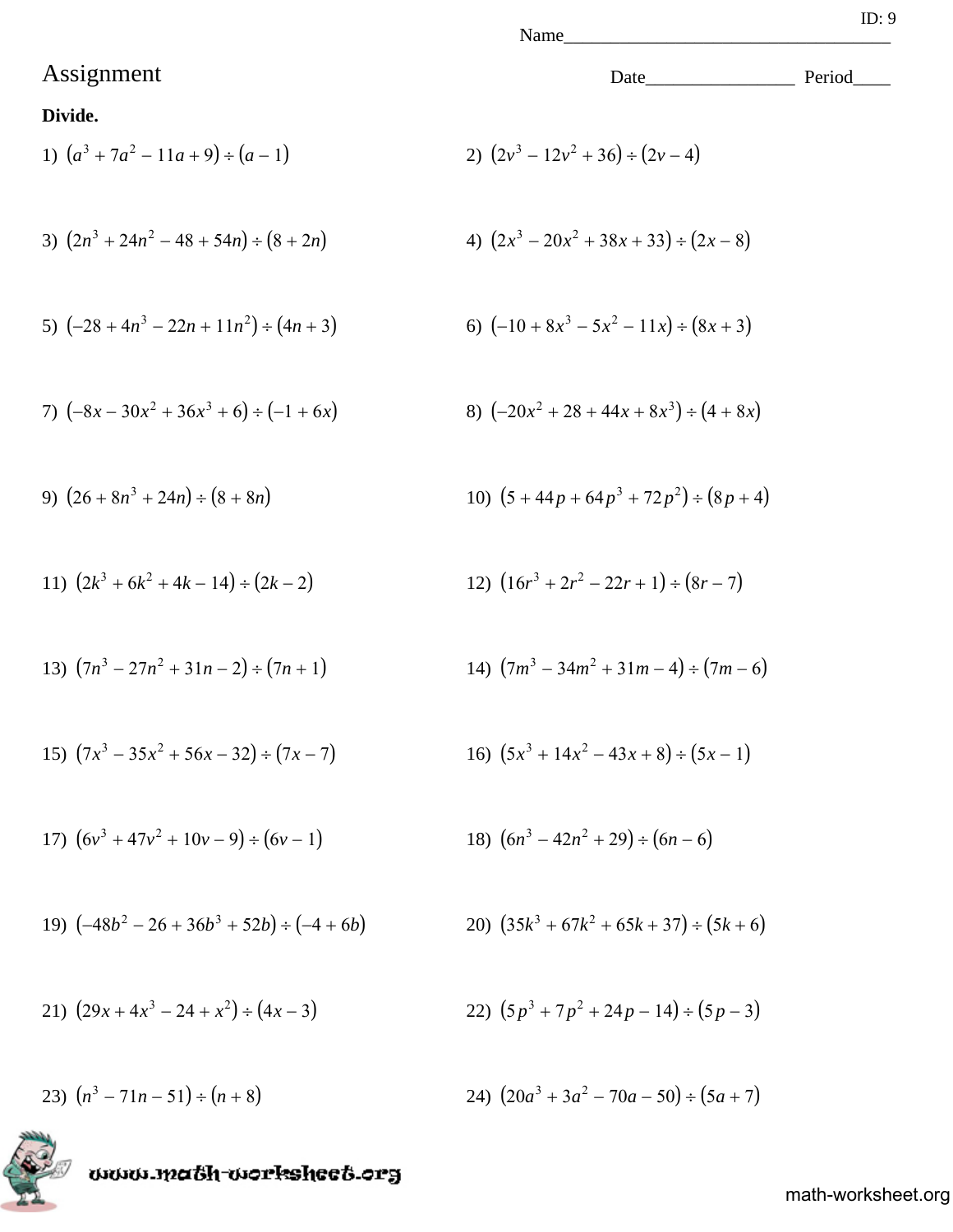## Answers to Assignment (ID: 9)

1) 
$$
a^2 + 8a - 3 + \frac{6}{a - 1}
$$
  
\n2)  $v^2 - 4v - 8 + \frac{2}{v - 2}$   
\n3)  $n^2 + 8n - 5 - \frac{4}{4 + n}$   
\n4)  $x^2 - 6x - 5 - \frac{7}{2x - 8}$   
\n5)  $n^2 + 2n - 7 - \frac{7}{4n + 3}$   
\n6)  $x^2 - x - 1 - \frac{7}{8x + 3}$   
\n7)  $6x^2 - 4x - 2 + \frac{4}{-1 + 6x}$   
\n8)  $x^2 - 3x + 7$   
\n9)  $n^2 - n + 4 - \frac{3}{4 + 4n}$   
\n10)  $8p^2 + 5p + 3 - \frac{7}{8p + 4}$   
\n11)  $k^2 + 4k + 6 - \frac{1}{k - 1}$   
\n12)  $2r^2 + 2r - 1 - \frac{6}{8r - 7}$   
\n13)  $n^2 - 4n + 5 - \frac{7}{7n + 1}$   
\n14)  $m^2 - 4m + 1 + \frac{2}{7m - 6}$   
\n15)  $x^2 - 4x + 4 - \frac{4}{7x - 7}$   
\n16)  $x^2 + 3x - 8$   
\n17)  $v^2 + 8v + 3 - \frac{6}{6v - 1}$   
\n18)  $n^2 - 6n - 6 - \frac{7}{6n - 6}$   
\n19)  $6b^2 - 4b + 6 - \frac{1}{-2 + 3b}$   
\n20)  $7k^2 + 5k + 7 - \frac{5}{5k + 6}$   
\n21)  $x^2 + x + 8$   
\n22)  $p^2 + 2p + 6 + \frac{4}{5p - 3}$   
\n23)  $n^2 - 8n - 7 + \frac{5}{n + 8}$   
\n24)  $4a^2 - 5a - 7 - \frac{1}{5a + 7}$ 

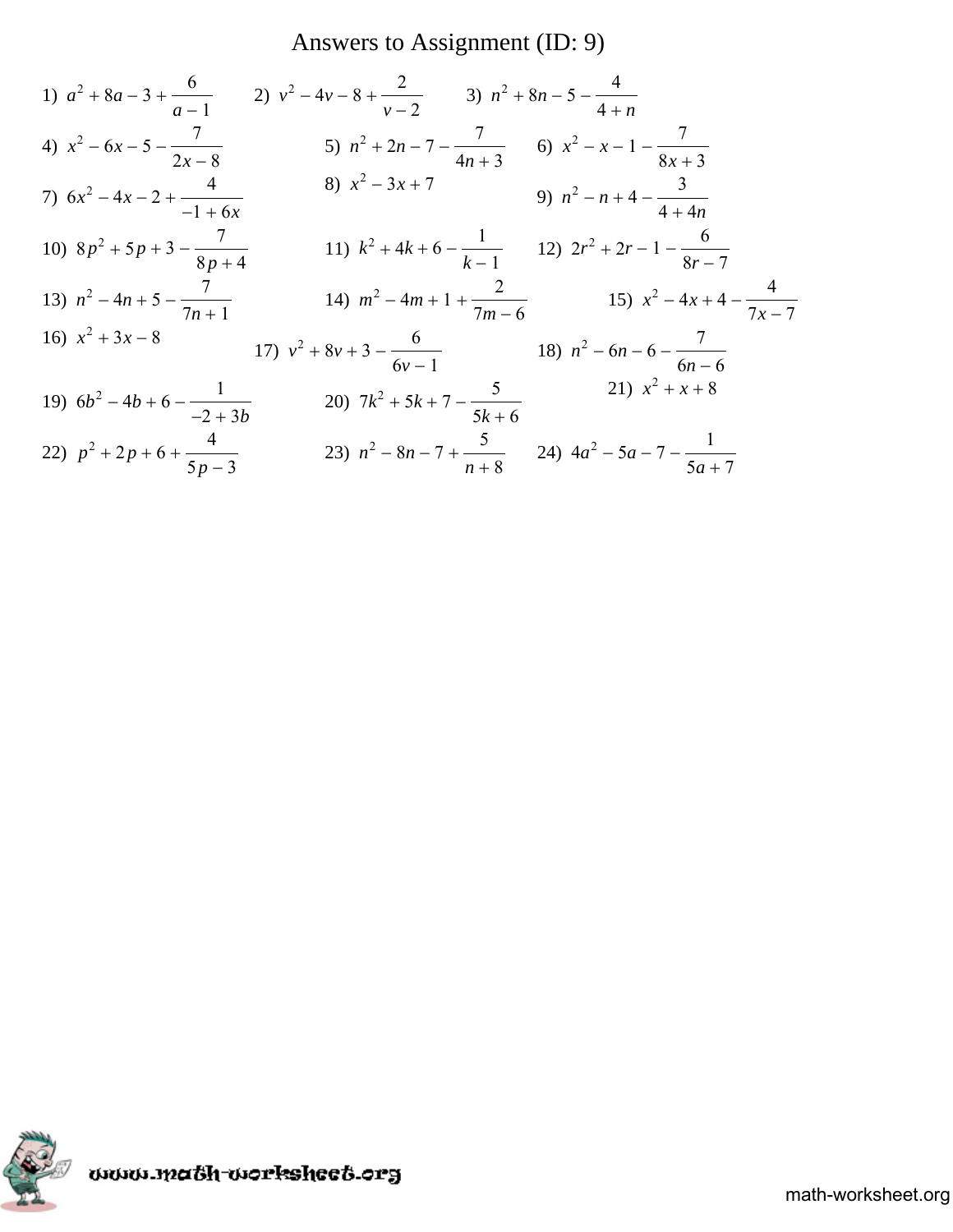## Assignment Date\_\_\_\_\_\_\_\_\_\_\_\_\_\_\_\_ Period\_\_\_\_

#### **Divide.**

1) 
$$
(10n + 26n^2 - 11 + 3n^3) \div (2 + 3n)
$$
  
2)  $(-13m^2 + 33 + 20m^3 - 35m) \div (-5 + 4m)$ 

3) 
$$
(12x + 3x^3 + 27x^2 - 16) \div (3 + 3x)
$$
  
4)  $(14r^3 - 36r^2 + 28) \div (2r - 4)$ 

5) 
$$
(2b^3 + 17b^2 + 6b + 6) \div (2b + 1)
$$
   
6)  $(12x + 15 + 3x^3) \div (3x + 3)$ 

7) 
$$
(3r^3 + 17r^2 - 53r - 4) \div (3r - 7)
$$
  
8)  $(2n^3 + 22n^2 + 46n - 43) \div (2n + 8)$ 

9) 
$$
(x^3 - 5x^2 + 5x - 2) \div (x - 2)
$$
  
10)  $(v^3 + 6v^2 - 9v + 9) \div (v - 1)$ 

11) 
$$
(10a^3 - 52 - 44a + 32a^2) \div (8 + 2a)
$$
  
12)  $(4x^3 - 30x^2 + 9) \div (4x + 2)$ 

13) 
$$
(6k + 15k^3 - 23) \div (3k - 3)
$$
  
14)  $(8n^3 + 50n^2 + 19n + 38) \div (n + 6)$ 

15) 
$$
(5p^3 + 17p^2 - 60p + 31) \div (5p - 8)
$$
  
16)  $(8n^3 + 59n^2 - 96n + 31) \div (8n - 5)$ 

17) 
$$
(8m^3 - 39m - 45m^2 + 47) \div (8m - 5)
$$
  
18)  $(8x^3 + 17x^2 + 3x - 20) \div (8x - 7)$ 

19) 
$$
(28n^3 + 39n^2 - 16n - 6) \div (7n + 1)
$$
  
20)  $(8x^3 - 28x^2 + 32x + 21) \div (8x + 4)$ 

21) 
$$
(8r^3 + 18r^2 - 2r - 8) \div (8r - 6)
$$
  
22)  $(7b^3 + 15b^2 + 9 + 44b) \div (7b + 1)$ 

23) 
$$
(6v^3 + 49v^2 + 31v - 25) \div (6v + 7)
$$
  
24)  $(7x^3 + 13x^2 - 58x + 5) \div (7x - 1)$ 

# www.math-worksheet.org

$$
18)\ \ (8x^3 + 17x^2 + 3x - 20) \div (8x - 7)
$$

20) 
$$
(8x^3 - 28x^2 + 32x + 21) \div (8x + 4)
$$